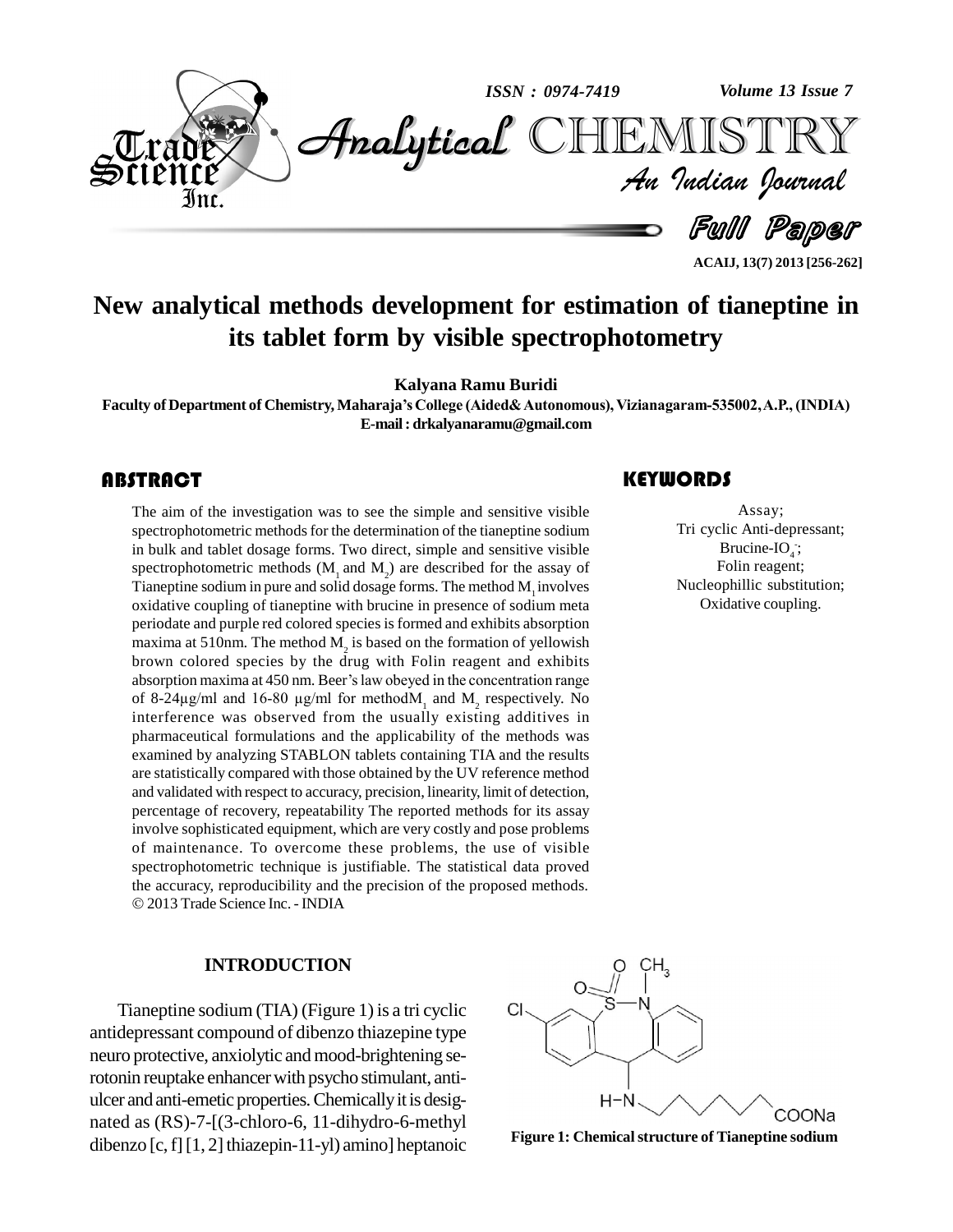# Full Paper

acid S, S- dioxide mono sodium salt (1:1) **[1]**.The drug is white powder and freely soluble in water, methanol and methylene chloride. Its molecular formula is  $C_{21}H_{24}CIN_{2}O_{4}SNa$  with molecular weight 458.93. The drug exists astwo isomers, of which the leavo isomer seems to be the therapeutically active form and shows serotonergic activity by enhancing the presynaptic reuptake of serotonin. The drug is selective facilitator of 5HTuptake in vitro and in vivo and has no effect on noradrenalin or dopamine uptake. The drug is mainly metabolized by the external route,  $\beta$ -oxidation of its heptanoic side chain is the major metabolic pathway and the pentanoic  $(MC_5)$  and propionic  $(MC_2)$  acid side chain derivatives are the major metabolites in urine and plasma.The drug isofficial in European Pharma copoeia<sup>[2]</sup> and suggests potentiometric titration method sulphur for the assay of TIA in bulk and tablet formulations.

In the literature, several analytical techniques like HPLC<sup>[3-7]</sup>, PIF methods including Flow Injection analysis<sup>[8],</sup> Spectrofluorometric<sup>[9]</sup>, Voltametric<sup>[10]</sup>, GC<sup>[11]</sup>, <sub>ize</sub> UV<sup>[12]</sup> and visible spectrophotometric<sup>[13]</sup> methods have prepar been reported for its determination in biological fluids and formulations. Even though there is one visible spectrophotometric method using acidic dyes namely bromo phenol blue (BPB), bromo cresol green (BCG), bromo thymol blue (BTB), methyl orange (MO) reported for the determination of the drug in tablets, they are tedious and requires extraction and the functional groups present in the drug not fully exploited. For routine quality control analysis, simple, rapid and cost effective visible spectrophotometric methods are required and preferred.

The main purpose of the present study was to establish a relatively simple, sensitive, validated and inexpensive extraction free visible spectrophotometric method for the determination of TIA in pure form and in pharmaceutical preparations. So the author have made some attempts in this direction and succeeded in developing two methods based on the reaction between  $200 \mu g/ml \& M<sub>2</sub> - 400 \mu g/ml$ . The prepared stock the drug and  $BCN-IO_4^-$  reagent<sup>[14]</sup>  $(M_1)$  or Folin re-<br>agent<sup>[15]</sup>  $(M_2)$  under specified experimental conditions. Fro agent<sup>[15]</sup> ( $M_2$ ) under specified experimental conditions.<br>The proposed methods for TIA determination have

many advantages over other analytical methods due to its rapidity, normal cost and environmental safety. Unlike HPLC, HPTLC procedures, the instrument is simple and isnot costly. Economically, all the analytical re agents are inexpensive and available in any analytical laboratory.Thesemethods can be extended forthe routine qualitycontrol analysis of pharmaceutical products containingTIA.

### **MATERIALS & METHODS (EXPERIMENTAL) Apparatus and chemicals**

AShimadzu UV-Visible spectrophotometer 1800 with10mm matched quartz cells was used for all spectral measurements. A Systronics digital pH meter mode-361 was used forpH measurements.All the chemicals used were of analytical grade. STABLON tablets pur chased from local market. Aqueous solution of brucine  $(Loba, 0.2\%, 506.7x10^{-3}M$  prepared by dissolving 200mg of brucine initially in minimum amount of 0.16M sulphuric acid and then made up to 100ml with distilled water), sodium metaperiodate (BDH, 0.2%, 9.35x10 <sup>3</sup>M prepared by dissolving 200mg of sodium metaperiodate in 100ml distilled water and standardized iodometrically) and sulphuric acid (Qualigens, 1.2M prepared by diluting 126ml of conc.  $\rm H_2SO_4$  to 100ml of distilled water initially, followed by diluting to 1000ml with distilled water), Folin reagent (NQS) solution  $(Loba, 0.5\%, 1.92x10<sup>-2</sup>M$  prepared by dissolving 500mg of NQS in 100 ml of distilled water), pH 8.0 buffer solution (prepared by mixing 30ml of potassium hydrogen phosphate (0.067M) and 970ml of disodium hydrogen phosphate  $(0.067M)$  and the pH of the solution was adjusted to 8.0) were prepared for method  $M_1 \& M_2$ .

Preparation of Standard stock solution: The stan dard stock solution (1mg/ml) of TIA was prepared by dissolving 100mg of TIA in 10 ml 0.1M sodium hydroxide and the volume was brought to 100 ml with distilled water.The working standard solutions of TIA were obtained by appropriately diluting the standard stock solution with the same solvent  $(M_1$ solution was stored at 4p C protected from light. From this stock solution, a series of standards were freshly prepared during the analysis day.

Preparation of Sample solution: About 20 tab-*Indian*<br>*Indian*<br>*I* Isopropyl<br>*I* ISTRY<br>Indian bournal lets were weighed to get the average tablet weight and pulverized. The powder equivalent to 100mg of TIA was weighed, dispersed in 25ml of Isopropyl alcohol, sonicated for 15 minutes and filtered through

**Analytical** CHEMISTRY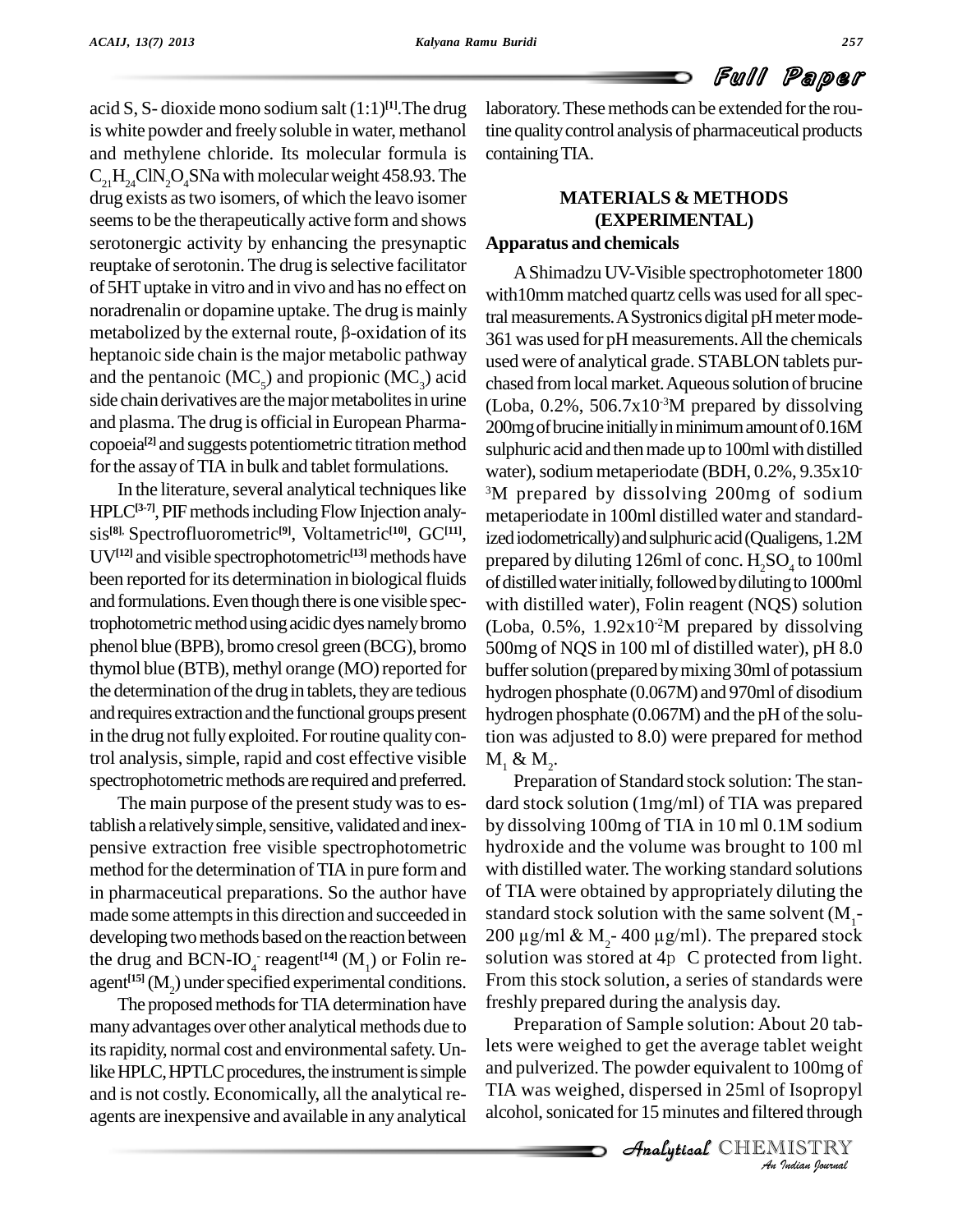## Full Paper

Whatman filter paper No 41.The filtrate was evaporated to dryness and the residue was dissolved as under standard solution preparation.

#### **Determination of wavelength maximum**  $(\lambda_{\text{max}})$ :

Method  $M<sub>1</sub>$ : The 3.0ml of working standard solution ofTIA(200µg/ml) wastaken in 25ml calibrated tube. To this, 3.0ml brucine, 1.5ml of NaIO<sub>4</sub> solution and 2.0ml of sulphuric acid were added successively and the volume was brought up to 10ml with distilled water and kept in boiling water bath for 15min for complete color development. The solution was cooled to room temperature and the vol ume was made up to the mark with distilled water. In (Method  $M$ <sub>2</sub>)] were placed in a series of 25ml stanorder to investigate the wavelength maximum, the above colored solution was scanned in the range of 400-660 nm UV-Visible spectrophotometers against a reagent blank. From the absorption spectra (Fig ure 2), it was concluded that  $510 \text{ nm}$  is the most appropriate wavelength for analyzing TIA with suit able sensitivity.

Method  $M_2$ : The 5.0 ml of working standard so- (M lution of TIA  $(400\mu g/ml)$  was taken in 25ml standard flask. To this, 1.0ml of folin reagent  $(1.092 \times 10^{-2} M)$ , was 5.0 ml of buffer pH 8.0 and 1.5ml of distilled water

were added and kept aside for 15 min for complete color development. Then the volume was made up to 25 ml using distilled water and sonicated for 1 minute. In order to investigate the wavelength maxi mum, the above colored solution was scanned in the range of 360-560nm by UV-Visible spectrophotom eter. From the spectra (Figure 3), it was concluded that 450nm is the most appropriate wavelength for analyzingTIAwith suitable sensitivity.

#### **Preparation of calibration curve:**

Aliquots of the standard TIA solution [1.0-3.0ml,  $200\mu g/ml$  (Method M<sub>1</sub>), 1.0-5.0ml, 400 $\mu g/ml$ dard flask. Then 3.0ml brucine, 1.5ml of NaIO<sub>4</sub> solution and 2.0ml of sulphuric acid were added suc cessively and the volume was brought up to 10ml with distilled water and kept in boiling water bath for 15min for complete color development. The solution was cooled to room temperature and the vol ume was made up to the mark with distilled water (Method  $M_1$ ) or 1.0ml of folin reagent (1.092x10  $2^2$ M), 5.0 ml of buffer pH 8.0 and 1.5ml of distilled water were added and kept aside for 15 min for com plete color development. Then the volume was made





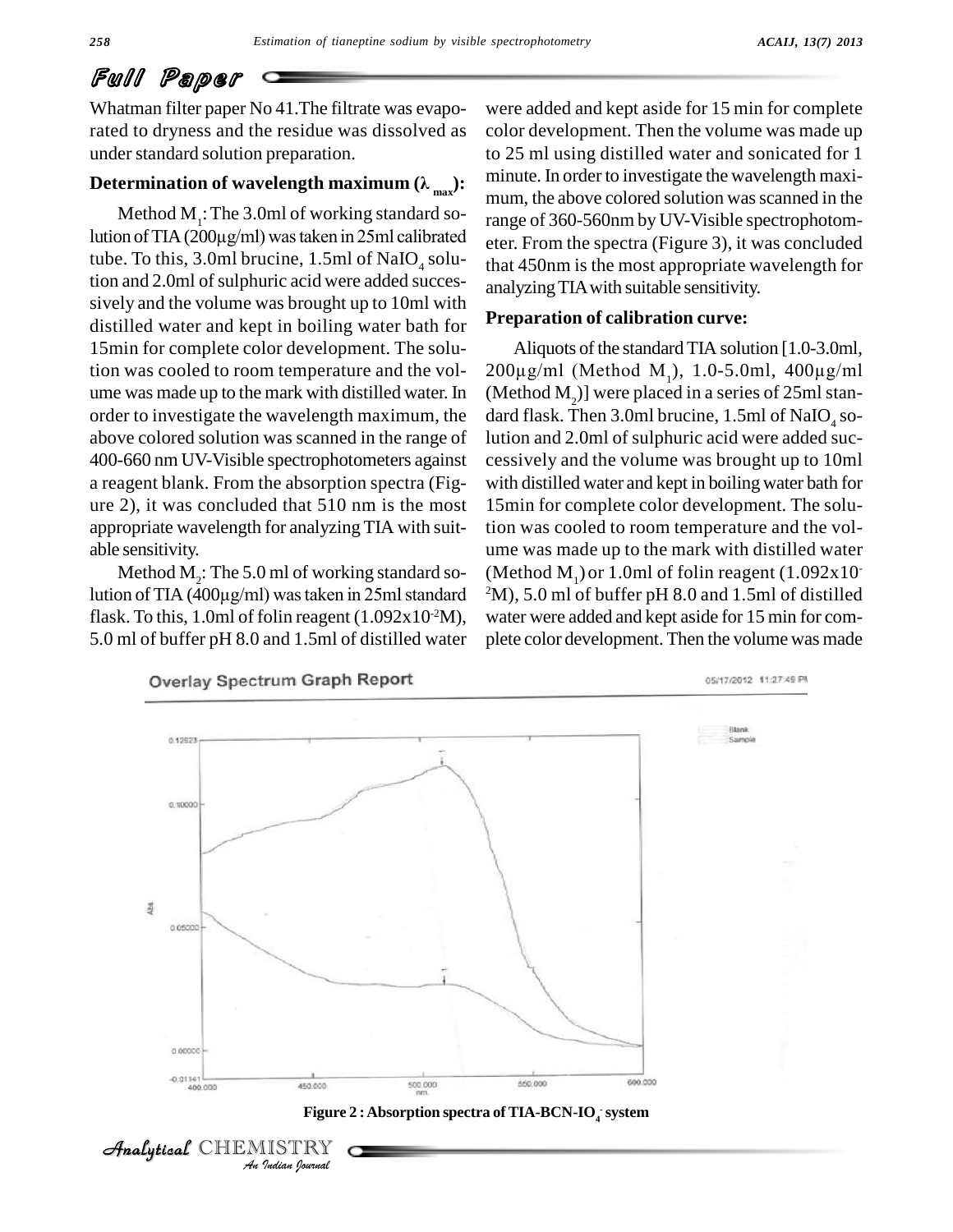



up to 25 ml using distilled water and sonicated for 1 minute (Method $M<sub>2</sub>$ ) The absorbance was measured at 510nm (method  $M_1$ ) or 450 nm (method  $M_2$ ) against a reagent blank within the stability period

30min. The calibration graph was constructed by *Indian*<br>*Indian*<br>*IISTRY*<br>*Indian Journal* plotting the drug concentration versus absorbance. The amount of drug was computed from its calibration graph (Figure  $4&5$ ).

Analytical CHEMISTRY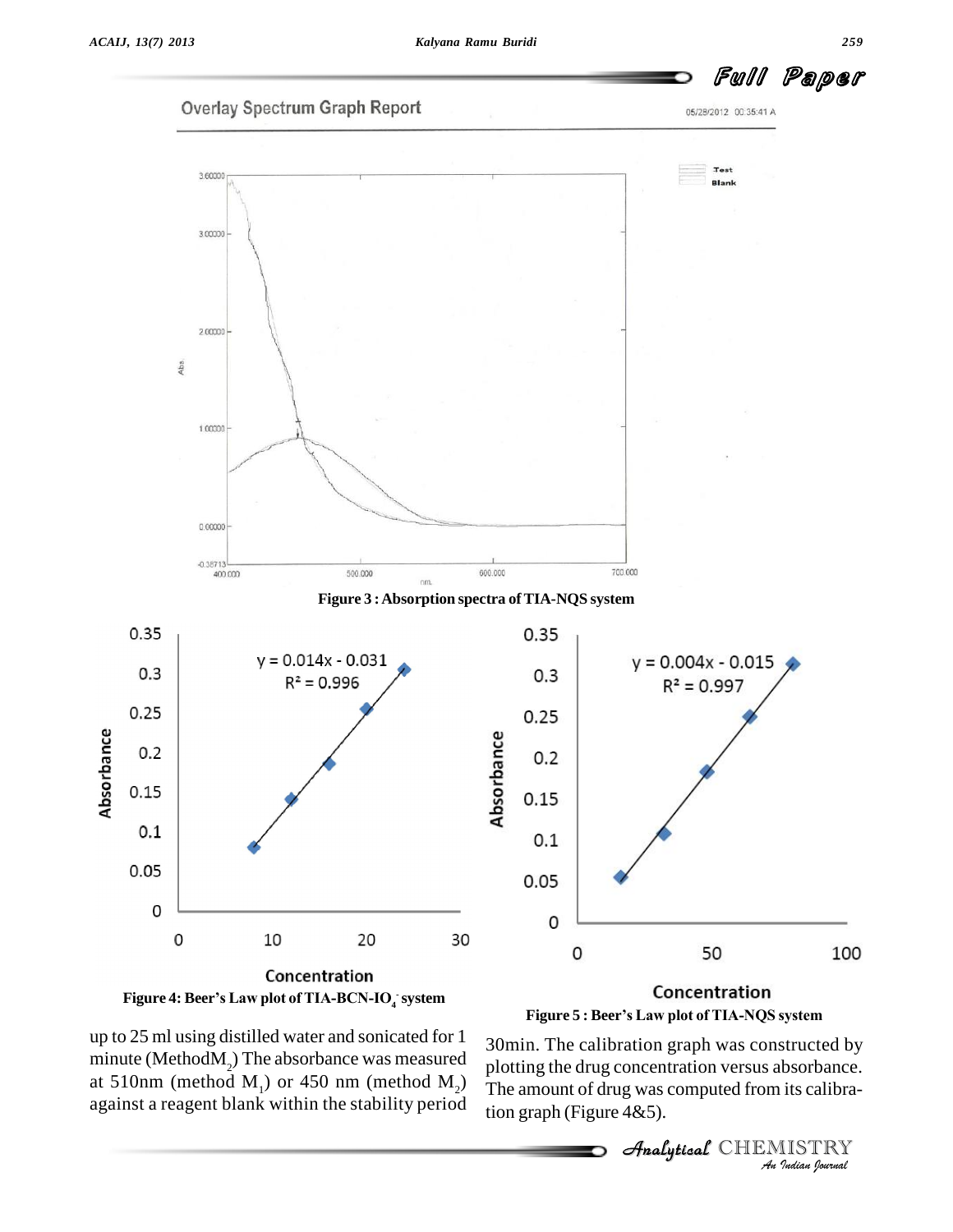### Full Paper **RESULTSAND DISCUSSION**

In the present investigation, the presence of secondary amino group in thiazepine moiety of TIA per mits the development of visible spectrophotometric methods for its determination through the oxidative cou- ods. The optical characteristics such as Beer's law limit, pling reaction with BCN-IO<sub>4</sub> reagent  $(M_1)$  or the Sande nucleophillic substitution with Folin reagent  $(M_2)$ .<br>Optimum operating conditions used in the proce-

dure were established by adopting variation of one vari-<br>Beer's law limits), % range of error (0.05 and 0.01 able at a time (OVAT) method. The effect of various parameters such as time, volume and strength of reagents, the order of addition of reagents, pH buffer solutions and solvent for final dilution of the colored species were studied. The other oxidants such as Fe  $(III)$ , Cr (IV),  $IO_3^-$ , and  $S_2O_8^{-2}$  were tried in place of NaIO<sub>4</sub>

**TABLE 1: Optical characteristics, precision and accuracy ofProposed methods**

| <b>Parameter</b>                            | Method $M_1$ | Method $M_2$ |
|---------------------------------------------|--------------|--------------|
| $\lambda_{\text{max}}(nm)$                  | 510          | 450          |
| Beer's law $limit(\mu g/ml)$                | 8-24         | 16-80        |
| Sandell's                                   |              |              |
| sensitivity( $\mu$ g/cm <sup>2</sup> /0.001 | 0.00342246   | 0.010434783  |
| abs. unit)                                  |              |              |
| Molar absorptivity                          | 134093.6094  | 43980.79167  |
| (Litre/mole/cm)                             |              |              |
| Correlation<br>coefficientRegression        | 0.996        | 0.997        |
| $(Y)^*$<br>equation                         |              |              |
| Intercept $(a)$                             | $-0.031$     | $-0.015$     |
| Slope(b)                                    | 0.014        | 0.004        |
| %RSD                                        | 1.83         | 1.78         |
| % Range of errors(95%                       |              |              |
| Confidence limits)0.05                      | 1.92         | 1.86         |
| significance level0.01                      |              |              |
| significance level                          | 3.0          | 2.92         |

**\*Y = a + b x, where Y isthe absorbance and x isthe concentration**  $\frac{\text{significance level}}{\text{*Y} = \text{a} + \text{b x}, \text{where Y}}$ <br>of TIA in  $\mu\text{g/ml}$ 

and found to be inferior incase of method  $M_1$ . Distilled water was found to be best solvent for final dilution. Other water miscible solvents like methanol, ethanol, propan-2-ol and acetonitrile have no additional advantage in increasing the intensity of the color in both methpropan-2-ol and acetonitrile have no additional advan-<br>tage in increasing the intensity of the color in both meth-<br>ods. The optical characteristics such as Beer's law limit, tage in increasing the intensity of the color in both methods. The optical characteristics such as Beer's law limit,<br>Sandell's sensitivity, molar absorptivity, percent relative standard deviation,(calculated from the six mea surements containing  $3/4<sup>th</sup>$  of the amount of the upper tive standard deviation, (calculated from the six measurements containing  $3/4^{\text{th}}$  of the amount of the upper<br>Beer's law limits), % range of error (0.05 and 0.01 confidence limits) were calculated using MS Excel Soft ware 2007 version and the results are summarized in TABLE-1.

STABLON tablets containing TIA were successfully analyzed and the values obtained by the proposed method for formulations were compared statistically by the t-and F-test with reported UV reference method and found not to differ significantly. For an additional demonstration of accuracy, recovery experiments were performed by adding a 10mg of the drug to the pre analyzed formulations atthree different concentration levels (80%, 100%&120%). These results are sum marized inTABLE2.

Chemistry of colored species: In method  $M_1$ , the dimethoxy benzene nucleus of brucine is attacked by  $IO<sub>4</sub>$  with the formation of o-quinone (bruciquinone) which in turn undergo nucleophillic attack on the most electron-rich position of the coupler (secondary amino group in thiazepine moiety of TIA) to give 1-monosubstituted bruciquinone derivative(purple red colored species). In method M<sub>2</sub> yellowish brown colored species (N-alkyl amino napthaquinone) was formed by replacement of the sulphonate group of the napthaquinone sulphonic acid by a secondary amino group of drug. The formation of colored species with these reagents may be assigned through above analogy as shown in

| TABLE 2 : Analysis of tianeptine sodium in pharmaceutical formulations by proposed and reference method |  |
|---------------------------------------------------------------------------------------------------------|--|
|                                                                                                         |  |

| <b>Method</b><br><i>*Formulations</i> |                       | <b>Labeled</b><br>Amount | <b>Found by Proposed</b><br><b>Methods</b> |      | <b>Found by</b><br>Reference | $\#%$ Recovery by<br><b>Proposed</b> |                  |
|---------------------------------------|-----------------------|--------------------------|--------------------------------------------|------|------------------------------|--------------------------------------|------------------|
|                                       |                       | (mg)                     | **Amount<br>found $\pm$ SD                 |      |                              | Method $\pm$ SD                      | $Method \pm SD$  |
| $M_1$                                 | <b>STABLONTABLETS</b> | 12.5                     | $12.16 \pm 0.24$                           | 2.40 | 4.8                          | $12.35\pm0.109$                      | $97.27 \pm 1.92$ |
| $M_{2}$                               | <b>STABLONTABLETS</b> | 12.5                     | $12.25 \pm 0.075$                          | 122  | 2.1                          | $12.35\pm0.109$                      | $97.97 \pm 0.60$ |

*Indian*<br>*Indian*<br>*Indian*<br>*Indian*<br>*IISTRY*<br>*<i>Indian hournal* \* Stablon tablets of Serdia Pharmaceuticals (India) Pvt. Ltd.; \*\*Average ± Standard deviation of six determinations, the t- and f-values refer to comparison of the proposed method with reference method. (UV). Theoretical values at 95% confidence limits  $t = 2.57$  and  $f = 5.05$ . # Recovery of 10mg added to the pre-analyzed sample (average of three determinations). ; Reference **method** (reported UV method) using methanol  $(\lambda_{max}=220 \text{ nm}).$ 

CHEMISTRY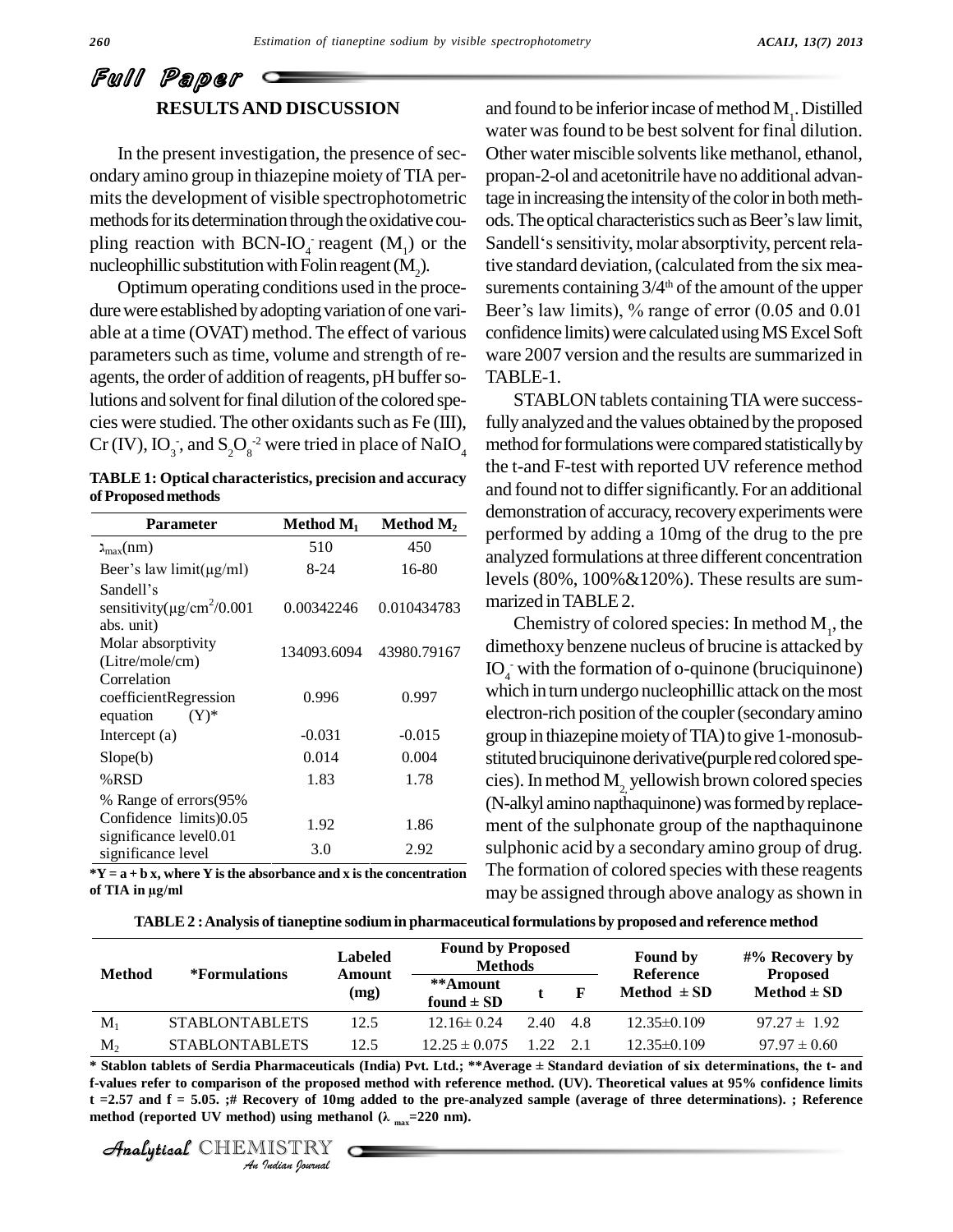

#### **Figure 6: Probable Scheme of reactionsfor methods M1&M<sup>2</sup>**

Schemes(Figure 6).

#### **CONCLUSION**

The proposed methods applicable for the assay [1] O'M.J.Neil, of drug, the advantage of wider range under Beer's law limits, possess reasonable precision, accuracy, and simple, sensitive. Omission of an extraction step with organic solvents is an added advantage. These methods can be used as alternative methods to the reported ones for the routine determination of TIA depending on the need and situation.

#### **ACKNOWLEDGEMENTS**

The author is thanks to the University Grants Commission, New Delhi for providing financial as sistance under Minor research project (Ref.no.F.MRP-3981/11).

#### **REFERENCES**

- **REFERENCES**<br>[1] O'M.J.Neil, A.Smith, P.E.Heckelman, O'M.J.Neil, A.Smith, P.E.Heckelman,<br>J.R.Obenchain, J.A.R.Gallipeau, D'M.A.Arecca; Merck Index, 13 th Edition, Merck Co., Inc., 1679 **(2001)**.
- [2] European Pharmacopeia, 5<sup>th</sup> Edition. Strasbourg, Council of Europe, **2**, 2575-2576 **(2005)**.
- **[3]** S.T Ulu; J AOAC Int., **90(3)**, 720-724 **(2007)**.
- **[4]** G.Nicot,G.Lachatre,C.Gonnet,J.Mallon,E.Mocaer; J.Chromatogr., **381(1)**, 115-126 **(1986)**.
- **[5]** S.T.Ulu; Journal of Chromatography B, **834(1,2)**, 62-67 **(2006)**.
- Analytical**[6]** A.Khedr; J Chromatogr Sci., **45(6)**, 305-310 **(2007)**.
- *I*), 305-310<br>*Indian Journal*<br>*IISTRY*<br>*Indian bournal* **[7]** J.M.Gaulier, P.Marquet, E.Lacassie, R.Desroches, G.Lachatre;J.Chromatogr.B, **748**, 407-414 **(2000)**.

CHEMISTRY